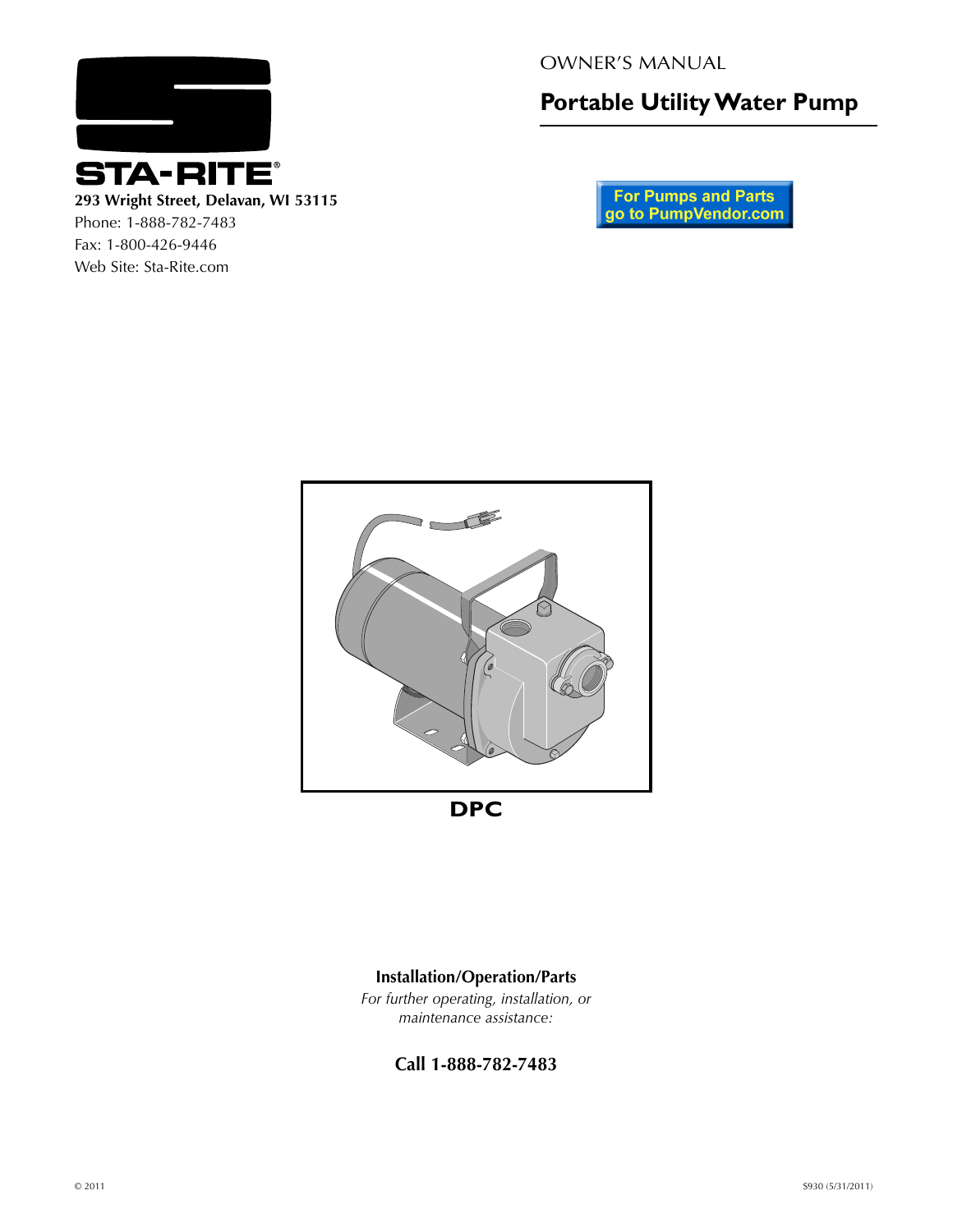# **Important Safety Instructions**

**SAVE THESE INSTRUCTIONS** - This manual contains important instructions that should be followed during installation, operation, and maintenance of the product. Save this manual for future reference.

This is the safety alert symbol. When you see this symbol on your pump or in this manual, look for one of the following signal words and be alert to the potential for personal injury!

**A DANGER** indicates a hazard which, if not avoided, will result in death or serious injury.

 $\sqrt{\text{A}$  WARNING indicates a hazard which, if not avoided, *could* result in death or serious injury.

 $\boxed{\text{A}$  CAUTION indicates a hazard which, if not avoided, *could* result in minor or moderate injury.

*NOTICE* addresses practices not related to personal injury. Carefully read and follow all safety instructions in this manual and on pump.

Keep safety labels in good condition.

Replace missing or damaged safety labels.

Make workshops childproof; use padlocks and master switches; remove starter keys.

## **General Safety**

- 1. To avoid risk of serious bodily injury and property damage, read the safety instructions carefully before installing this pump.
- 2. Follow local and/or national plumbing and electrical codes when installing the pump.
- 3. **AWARNING Hazardous Pressure.** The pump body may explode if used as a booster pump unless a relief valve capable of passing the full pump flow at 75 PSI (517 kPa) is installed.
- 4. Never run the pump dry. To do so can damage internal parts, overheat pump (which can cause burns to people handling or servicing pump), and will void warranty.
- 5. **AWARNING Risk of fire or explosion.** To avoid risk of fire and explosion, Pump Water Only with this pump. Do not use this pump in an atmosphere that might contain flammable fumes or vapors.
- 6. **AWARNING Burn Hazard**. If water is trapped in the pump during operation it may turn to steam. Trapped steam can lead to an explosion and burns. Never run the pump with the outlet closed or obstructed.
- 7. **A CAUTION Burn Hazard.** Do not touch an operating motor. Modern motors can operate at high temperatures. To avoid burns when servicing the pump, allow it to cool for 20 minutes after shutdown before handling.

## **Electrical Safety**

The pump is supplied with a 3-conductor grounding type cord. Connect only to a properly grounded, GFCI protected outlet. Do not lift the pump by the electrical cord.

**A WARNING Hazardous voltage.** Can shock, burn or cause death. Ground pump before connecting to power supply. Disconnect power before working on pump, motor or tank.

The pump is non-submersible. Keep the motor dry at all times. Do not wash the motor. Do not immerse. Protect the motor from wet weather.

If using an extension cord, use only a UL approved indoor/outdoor, 3-wire, grounding type cord. Do not allow any part of the cord or the receptacle ends to sit in water or in damp locations.

Unplug the pump before servicing. To avoid fatal shocks, proceed as follows if the pump needs servicing.

- A. Disconnect the power to the pump outlet box before pulling the pump plug. After the plug is pulled, let the pump cool for 20 minutes before attempting to work on it.
- B. Take extreme care when changing fuses. To reduce the chance of fatal electrical shock, DO NOT stand in water or put your finger in the fuse socket.
- C. Ground electrical outlet box.
- D. Plug pump into a Ground Fault Circuit Interrupter (GFCI) protected grounded outlet only.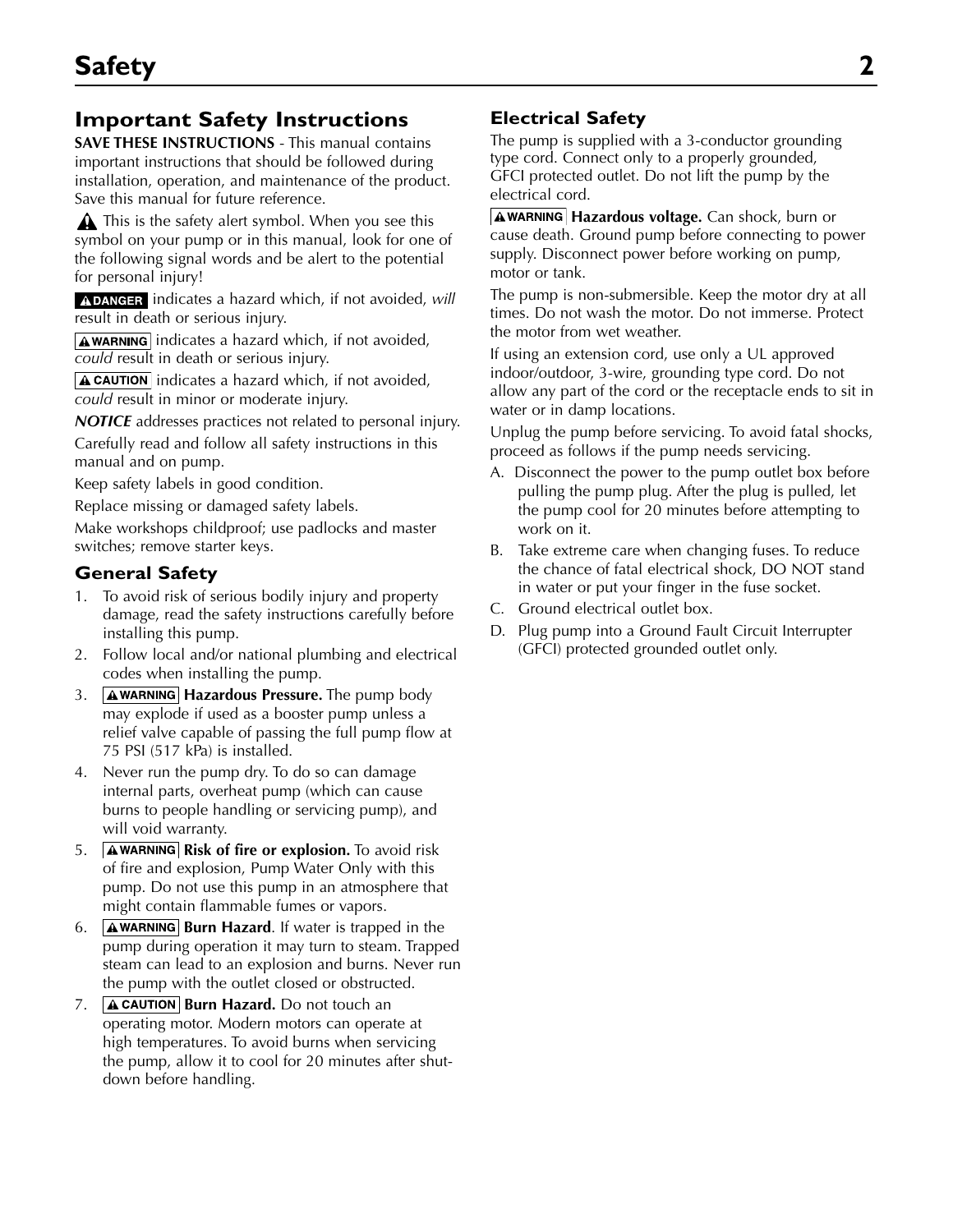## **Retain Original Receipt For Your Records**

#### **Limited Warranty**

STA-RITE warrants to the original consumer purchaser ("Purchaser" or "You") of the products listed below, that they will be free from defects in material and workmanship for the Warranty Period shown below.

| Product                                                                                                   | <b>Warranty Period</b>                                                                                            |  |
|-----------------------------------------------------------------------------------------------------------|-------------------------------------------------------------------------------------------------------------------|--|
| Water Systems Products - jet pumps, small centrifugal pumps,<br>submersible pumps and related accessories | whichever occurs first:<br>12 months from date of original installation,<br>or 18 months from date of manufacture |  |
| Pro-Source™ Composite Tanks                                                                               | 5 years from date of original installation                                                                        |  |
| Pro-Source™ Steel Pressure Tanks                                                                          | 5 years from date of original installation                                                                        |  |
| Pro-Source™ Epoxy-Lined Tanks                                                                             | 3 years from date of original installation                                                                        |  |
| Sump/Sewage/Effluent Products                                                                             | 12 months from date of original installation, or<br>18 months from date of manufacture                            |  |

Our warranty will not apply to any product that, in our sole judgement, has been subject to negligence, misapplication, improper installation, or improper maintenance. Without limiting the foregoing, operating a three phase motor with single phase power through a phase converter will void the warranty. Note also that three phase motors must be protected by three-leg, ambient compensated, extra-quick trip overload relays of the recommended size or the warranty is void.

Your only remedy, and STA-RITE's only duty, is that STA-RITE repair or replace defective products (at STA-RITE's choice). You must pay all labor and shipping charges associated with this warranty and must request warranty service through the installing dealer as soon as a problem is discovered. No request for service will be accepted if received after the Warranty Period has expired. This warranty is not transferable.

STA-RITE SHALL NOT BE LIABLE FOR ANY CONSEQUENTIAL, INCIDENTAL, OR CONTINGENT DAMAGES WHATSOEVER. THE FOREGOING WARRANTIES ARE EXCLUSIVE AND IN LIEU OF ALL OTHER EXPRESS AND IMPLIED WARRANTIES, INCLUDING BUT NOT LIMITED TO THE IMPLIED WARRANTIES OF MERCHANTABILITY AND FITNESS FOR A PARTICULAR PURPOSE. THE FOREGOING WARRANTIES SHALL NOT EXTEND BEYOND THE DURATION EXPRESSLY PROVIDED HEREIN. Some states do not allow the exclusion or limitation of incidental or consequential damages or limitations on the duration of an implied warranty, so the above limitations or exclusions may not apply to You. This warranty gives You specific legal rights and You may also have other rights which vary from state to state.

This warranty supersedes and replaces all previous warranty publications.

## **STA-RITE INDUSTRIES 293 Wright Street • Delavan, WI U.S.A. 53115 Phone: 1-888-782-7483 • Fax: 1-800-426-9446 • Web Site: Sta-Rite.com**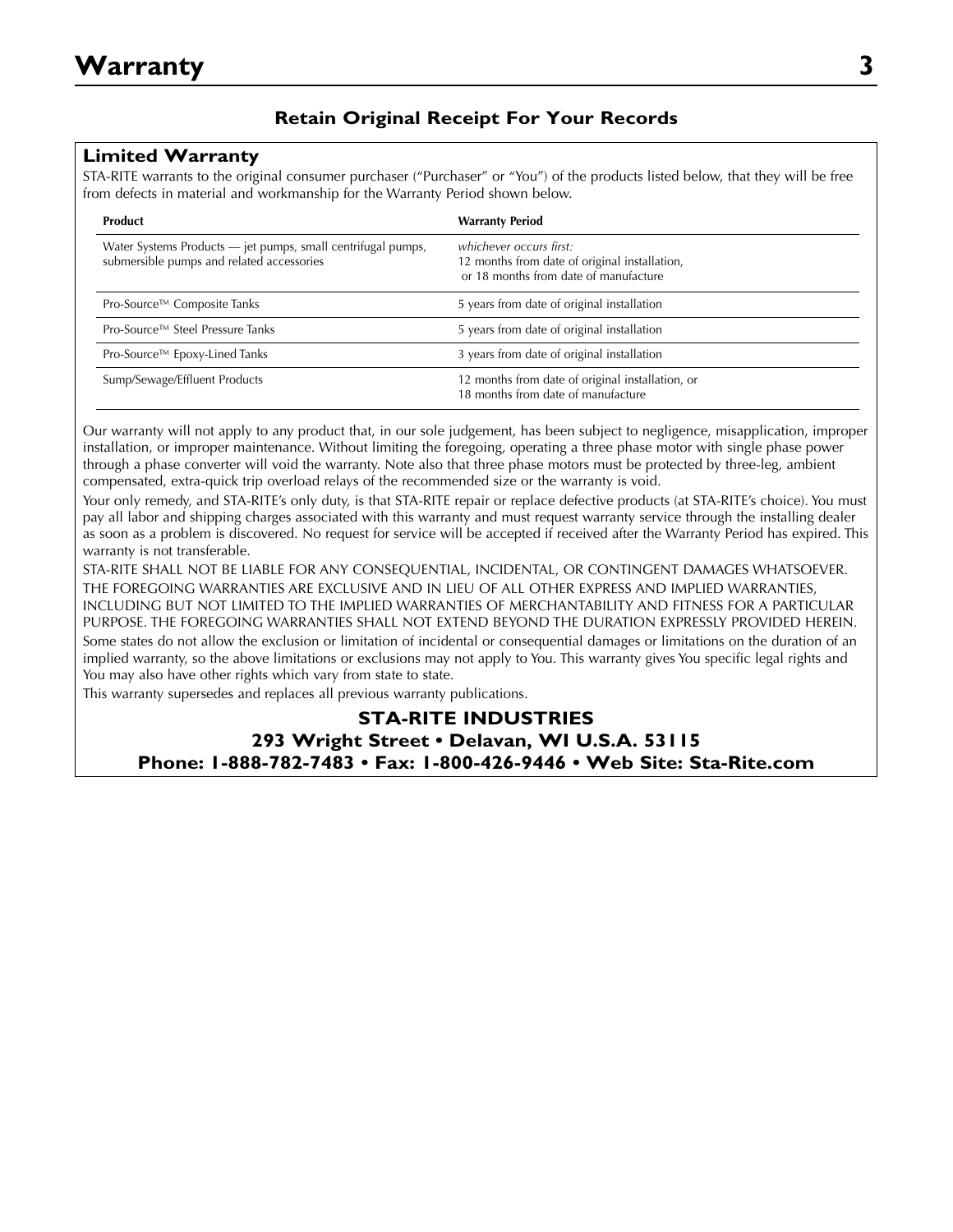# **Before You Install Your Pump**

Pump clean water only with this pump.

*NOTICE*: This unit is not designed for applications involving salt water or brine! Use with salt water or brine will void warranty.

To avoid clogging the pump and damaging the shaft seal, do not pump water containing solids, foreign material, sand, silt, or abrasives. Always have the suction strainer installed when the pump is operating. Failure to use a strainer may cause the pump to fail and void the warranty.

Clean the strainer and flush out the pump after each use. Make sure all of the hose and pipe connections in the suction line are tight. An air leak in the suction line will prevent the pump from priming and reduce pump performance.

Tighten all of the piping joints to the pump hand tight +1-1/2 turns only. Overtightening may break the pump and will void the warranty.

Do not allow the pump or any system component to freeze. Freezing will void the warranty.

Periodically inspect the pump and the system components.

# **Priming The Pump**

All suction connections must be airtight. Make sure the suction lift is not more than 25 feet (7.6M).

*NOTICE*: 'Priming' refers to the pump expelling all air in the system and beginning to move water from its source out into the system. It does not refer only to pouring water into the pump (although pouring water in is usually the first step).

**A CAUTION Burn Hazard.** NEVER run the pump dry. Running the pump without water may cause pump to overheat, damaging seal and possibly causing burns to persons handling the pump. Running pump without water can damage the impeller and may damage the seal, causing leaking or flooding, and will void the warranty. Fill the pump with water before starting it. Follow the steps below.

- 1. Remove the priming plug.
- 2. Make sure the suction and the discharge valves and any hoses on the discharge side of the pump are open.
- 3. Fill the pump and suction pipe with water
- 4. Replace the priming plug, using <sup>1</sup>Teflon<sup>™</sup> tape or Teflon™ based joint compound on the thread; tighten the plug.
- 1 E. I. DuPont de Demours and Company Corporation, Delaware

*NOTICE*: If a priming tee and plug have been provided for a long horizontal run, be sure to fill the suction pipe through this tee and replace the plug. (Use Teflon™ tape on the plug.)

5. Start the pump; water should be produced in 10 minutes or less. The time will depend on the depth to water. If no water is produced within 10 minutes, stop the pump, release all the pressure, remove the priming plug, refill the pump and pipe and try again.

#### **Pumping From Lakes, Streams, and Ponds (See Figure 1)**

**Surface Water Source**



#### *Figure 1*

**NOTICE:** Check valve or foot valve required to maintain pump prime.

Locate the pump as near as possible (vertically) to the water source, to keep the suction lift (distance from the water to the pump) as low as possible. Place the pump on level support. Protect against excess moisture and flooding.

Long pipe runs and many fittings increase friction and reduce flow. Use the smallest possible number of fittings and the shortest possible run for piping.

Support the weight of the pipe.

Be sure the water is clear of debris which can clog the pump, such as sand, dirt, or scale. Be sure the foot valve and the pipe are clean and in good condition; scale or dirt in the foot valve can cause the valve to leak. Valve leakage may cause the pump to lose its prime, which can result in pump failure.



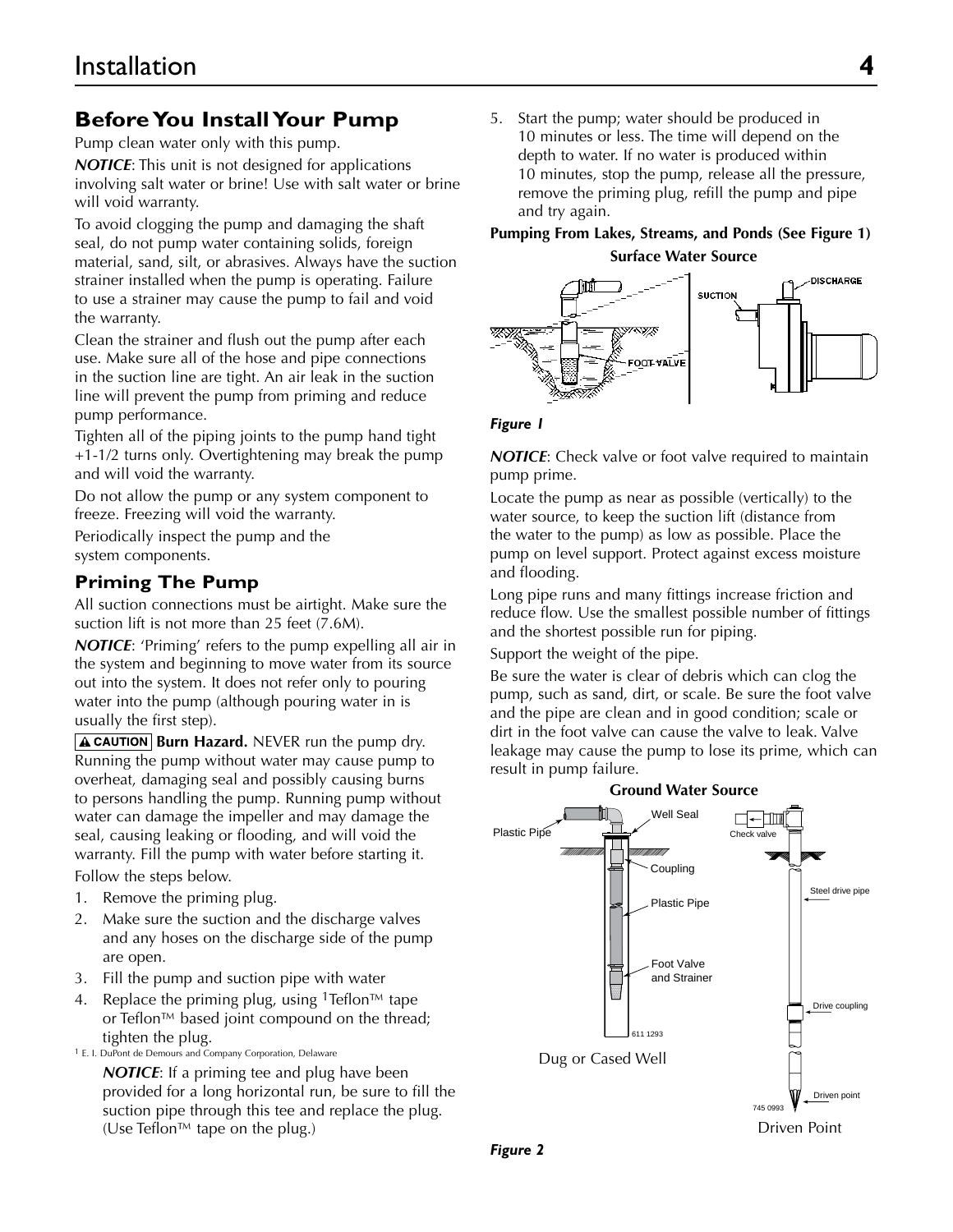# **Piping**

Both the suction and discharge are tapped for 1-1/4" pipe. If you are using hose or plastic pipe for the suction and discharge, install 1-1/4" MNPT x Hose Barb or 1-1/4" MNPT  $\times$  1-1/4" Slip adapter(s) in the pump port(s). When hose is used for suction, be sure it is reinforced hose designed for this purpose.

A strainer and foot valve should be used on the end of suction pipe, or hose, to prevent loss of prime. It will also prevent foreign material from entering the pump which may damage the impeller and plug the pump. Performance ratings are for 1" pipe. Capacity will be reduced when garden type hose or smaller piping is used. Inspect the strainer frequently and clean when necessary.

*NOTICE*: This unit is not designed for applications involving salt water or brine! Use with salt water or brine will void warranty.

Pump water only with this pump.

## **Plastic Pipe**

Plastic pipe may be used for any installation of this pump. No special tools are required to use this pipe. Installation can be made quickly and easily. Plastic pipe may be used for either suction or discharge hose.

**AWARNING Burn Hazard.** NEVER run pump dry. Running pump without water may cause pump to overheat,

damaging seal and possibly causing burns to persons handling pump. Fill pump with water before starting.

**AWARNING Burn Hazard.** NEVER run pump against closed discharge. To do so can boil water inside pump, causing hazardous pressure in unit, risk of explosion and possibly scalding persons handling pump.

## **Electrical**

**AWARNING Hazardous voltage.** Can shock, burn or kill. Ground pump before connecting to power supply. Disconnect power before working on pump, motor or tank.

This pump is supplied with a dual voltage 60 Hz. motor, factory set to 115 Volts. The pump should be plugged into a properly grounded GFCI outlet.

Do not cut the round grounding prong off the plug. Extension Cords

If using an extension cord, the wire gauge (wire size) used in the extension cord must be of sufficient size to carry the current load. This chart shows the proper cord size for the extension cord length:

| <b>Distance</b> | Cord Wire Size (AWG) |
|-----------------|----------------------|
| Up to $100'$    | 14                   |
| 100' to 200'    | 19                   |
| 200' to 300'    | 10                   |

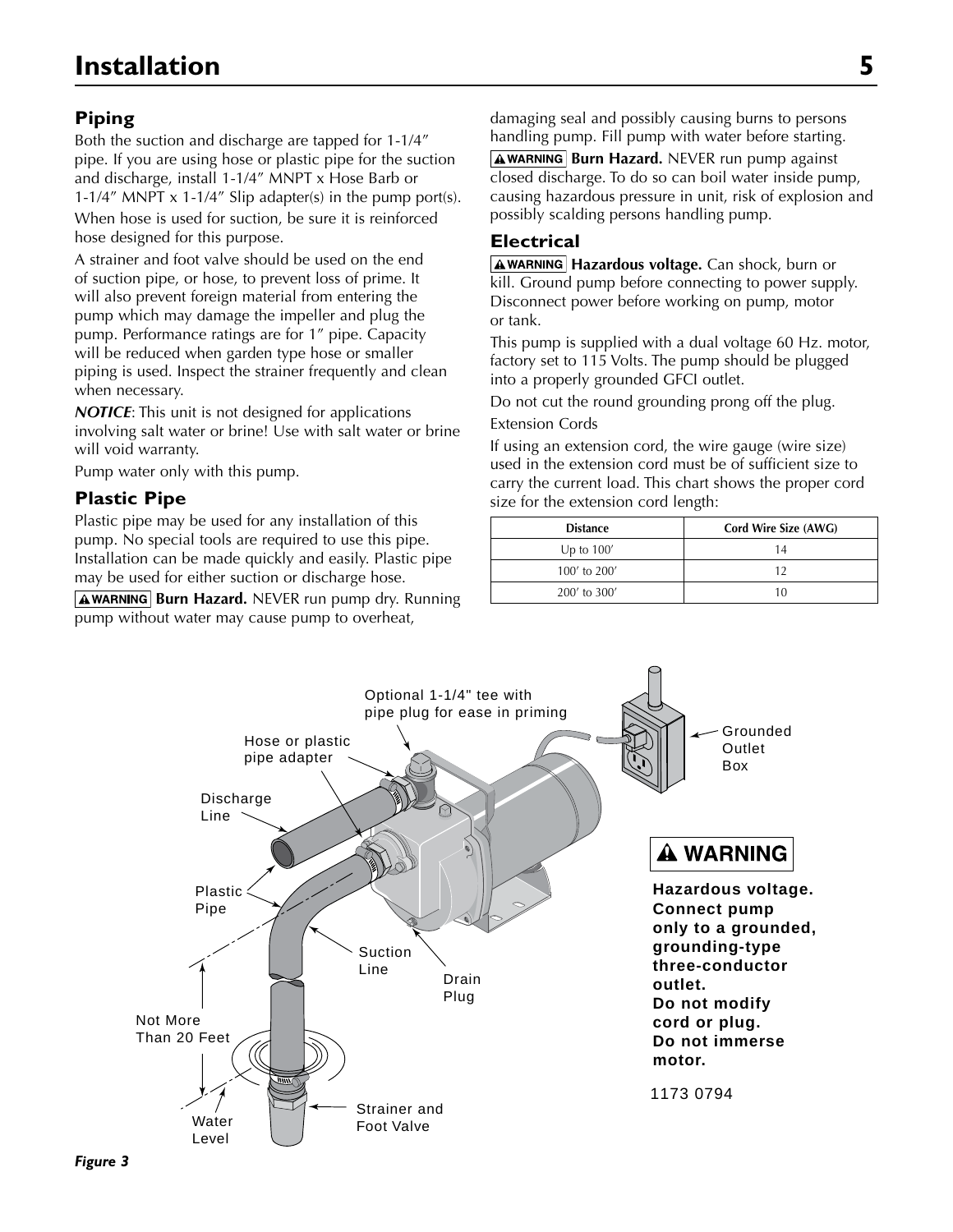## **Draining**

The pump and piping should always be protected against freezing temperatures. If there is any danger of freezing, drain the pump and piping. To drain pump, remove the drain plug at the bottom of the pump body and remove priming plug. Drain all piping.

### **Lubrication**

It is never necessary to add oil lubrication to this centrifugal pump or its motor. The motor is of the sealed ball bearing type, grease packed for life.

## **Replacing Mechanical Seal**

This pump is furnished with a mechanical seal. It is properly installed at the factory to prevent leakage, and requires no further attention. It cannot be adjusted and no attempt should be made to adjust it. However, it is sometimes necessary to replace this seal. If so, please follow the instructions carefully.

## **The Shaft Seal**

The shaft seal consists primarily of two parts, a rotating member and a ceramic seat.

*NOTICE*: The highly polished and lapped faces of the seal are easily damaged. Read instructions and handle the seal with care.

## **Removal Of Old Seal**

- 1. Remove motor from pump body.
- 2. After unscrewing the impeller, carefully remove the rotating part of the seal by prying up on the sealing washer, using two screwdrivers (Figure 4A).
- 3. Tap out the ceramic seat with a screwdriver (see Figure 4B). Clean cavity from which seal was removed and clean motor shaft.

#### **Installation Of New Seal**

- 1. Clean polished surface of ceramic seat with a clean cloth.
- 2. Wet the O-Ring in the ceramic seat with soap solution.
- 3. Press seat into cavity firmly and squarely with finger pressure. If seat will not locate properly in this manner, place cardboard washer over polished face of seat and use piece of 3/4" standard pipe for pressing purposes. Figure 4C.
- 4. Dispose of cardboard washer and again be sure that polished surface of seat is free of dirt or foreign particles, and has not been scratched or damaged by the insertion.
- 5. Inspect shaft to make sure that it is clean.
- 6. Clean face of sealing washer with clean cloth.
- 7. Apply soap solution to inside diameter and outer face of rubber drive ring.
- 8. Slide seal assembly onto shaft (sealing face first) until rubber drive ring slides over shaft shoulder.
- 9. Screw impeller onto shaft until impeller hub hits shaft shoulder. This will automatically locate seal in place and move the sealing washer face up against floating seal face. Figure 4D.
- 10. Reassemble pump in reverse order of disassembly.

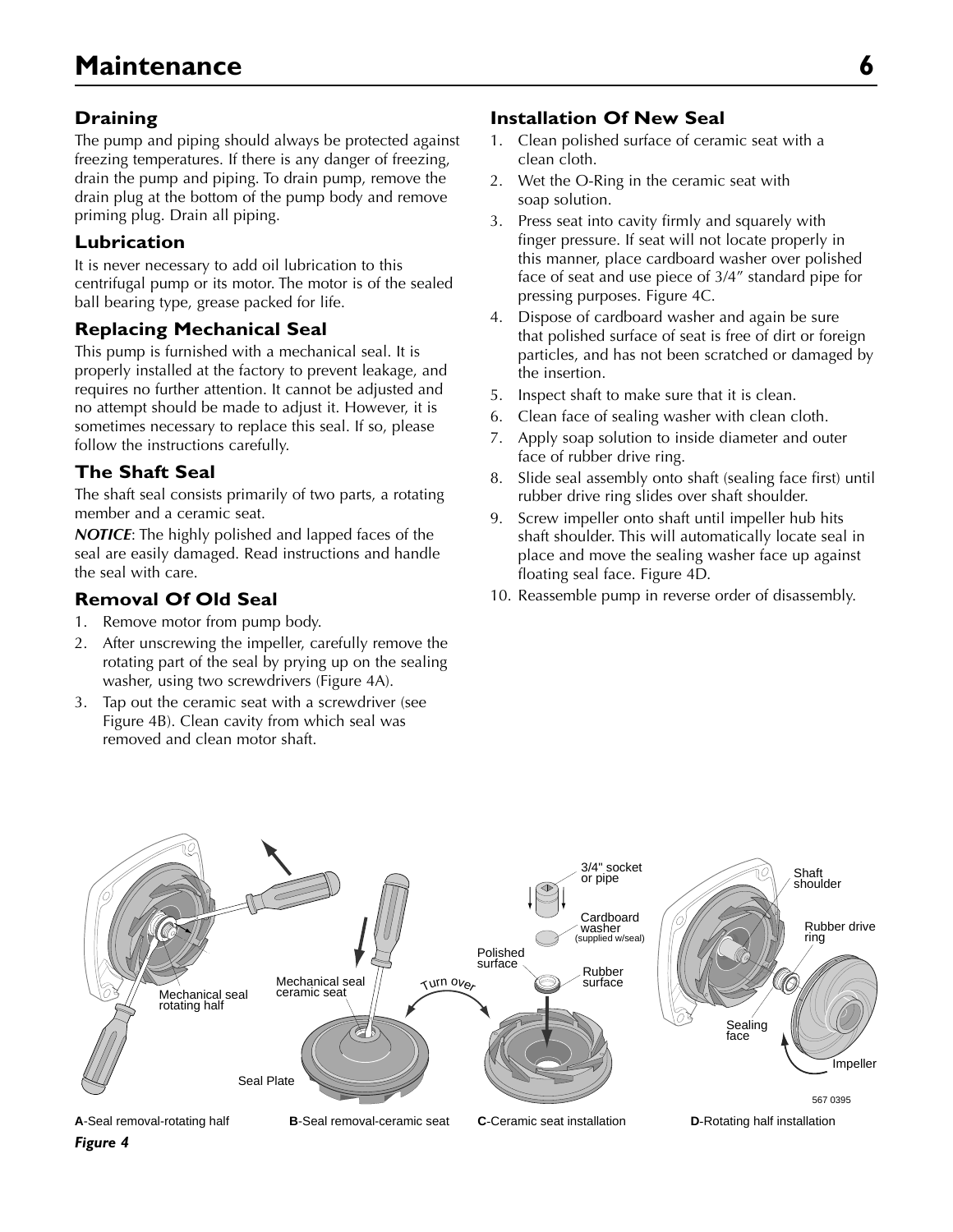# **Troubleshooting 7**

| Symptom                                  | <b>Probable Cause(s)</b>                                                | <b>Corrective Action</b>                                                                                                                                                         |
|------------------------------------------|-------------------------------------------------------------------------|----------------------------------------------------------------------------------------------------------------------------------------------------------------------------------|
| Failure to pump.                         | Pump not properly primed.                                               | Make sure pump body is full of water. See priming<br>instructions.                                                                                                               |
|                                          | Speed too low.                                                          | Check voltage at motor terminals and at meter when pump is<br>operating. If low, refer to wiring instructions, or check with<br>your Power Company. Check for loose connections. |
|                                          | Total head too high.                                                    | A pump designed for high head service is needed.                                                                                                                                 |
|                                          | Suction lift too great.                                                 | Locate pump closer to source of water. Make sure suction<br>piping is large enough.                                                                                              |
|                                          | Excessive air leak in suction line.                                     | Check and repair suction line.                                                                                                                                                   |
|                                          | Water level drops while pumping, uncovering<br>suction inlet.           | Check water supply. Add pipe to suction to keep it<br>submerged.                                                                                                                 |
| Reduced capacity and/or head (pressure). | Air pocket or leaks in suction line.                                    | Check suction piping.                                                                                                                                                            |
|                                          | Clogged impeller.                                                       | Remove and clean.                                                                                                                                                                |
|                                          | Foot valve strainer too small, or clogged.                              | Use larger foot valve, clean.                                                                                                                                                    |
|                                          | Insufficient submergence of suction pipe.                               | Add lengths of suction pipe to keep it well below the water<br>surface.                                                                                                          |
|                                          | Excessive dynamic suction lift (over 20 ft.).                           | If caused by suction pipe friction, enlarge piping and foot<br>valve. Otherwise move pump closer to water level.                                                                 |
|                                          | Total head (pressure) more than that for which<br>pump was intended.    | A larger pump is needed.                                                                                                                                                         |
|                                          | Excessively worn impeller.                                              | Order replacement parts, using repair parts list in this<br>manual.                                                                                                              |
| Mechanical troubles and noise.           | Suction and/or discharge piping not properly<br>supported and anchored. | See that all piping is supported to relieve strain on pump<br>assembly.                                                                                                          |
|                                          | Motor runs hot and overload kicks off.                                  | Check the voltage dial on the motor to set it to the correct<br>input voltage.                                                                                                   |